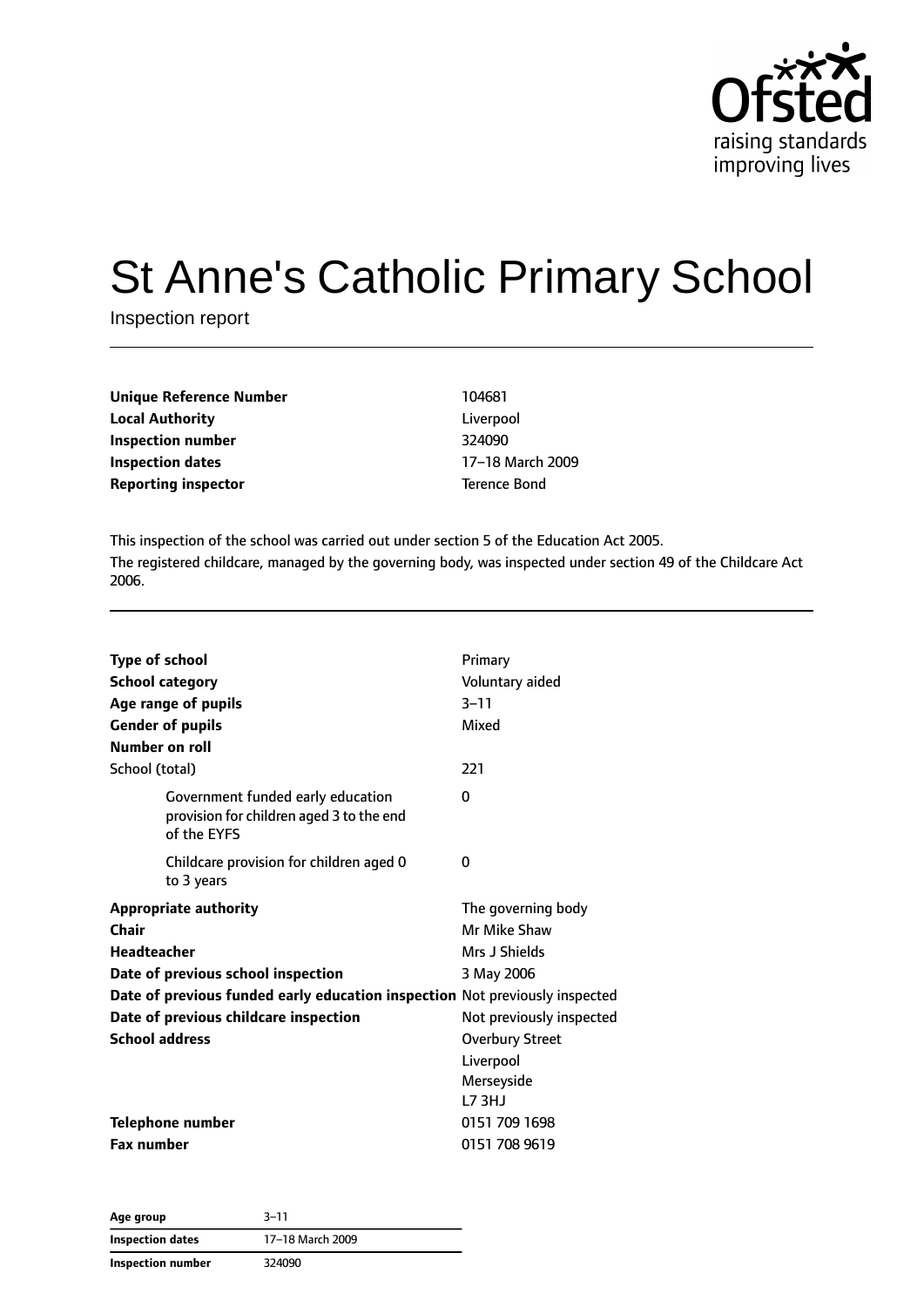.

<sup>©</sup> Crown copyright 2009

Website: www.ofsted.gov.uk

This document may be reproduced in whole or in part for non-commercial educational purposes, provided that the information quoted is reproduced without adaptation and the source and date of publication are stated.

Further copies of this report are obtainable from the school. Under the Education Act 2005, the school must provide a copy of this report free of charge to certain categories of people. A charge not exceeding the full cost of reproduction may be made for any other copies supplied.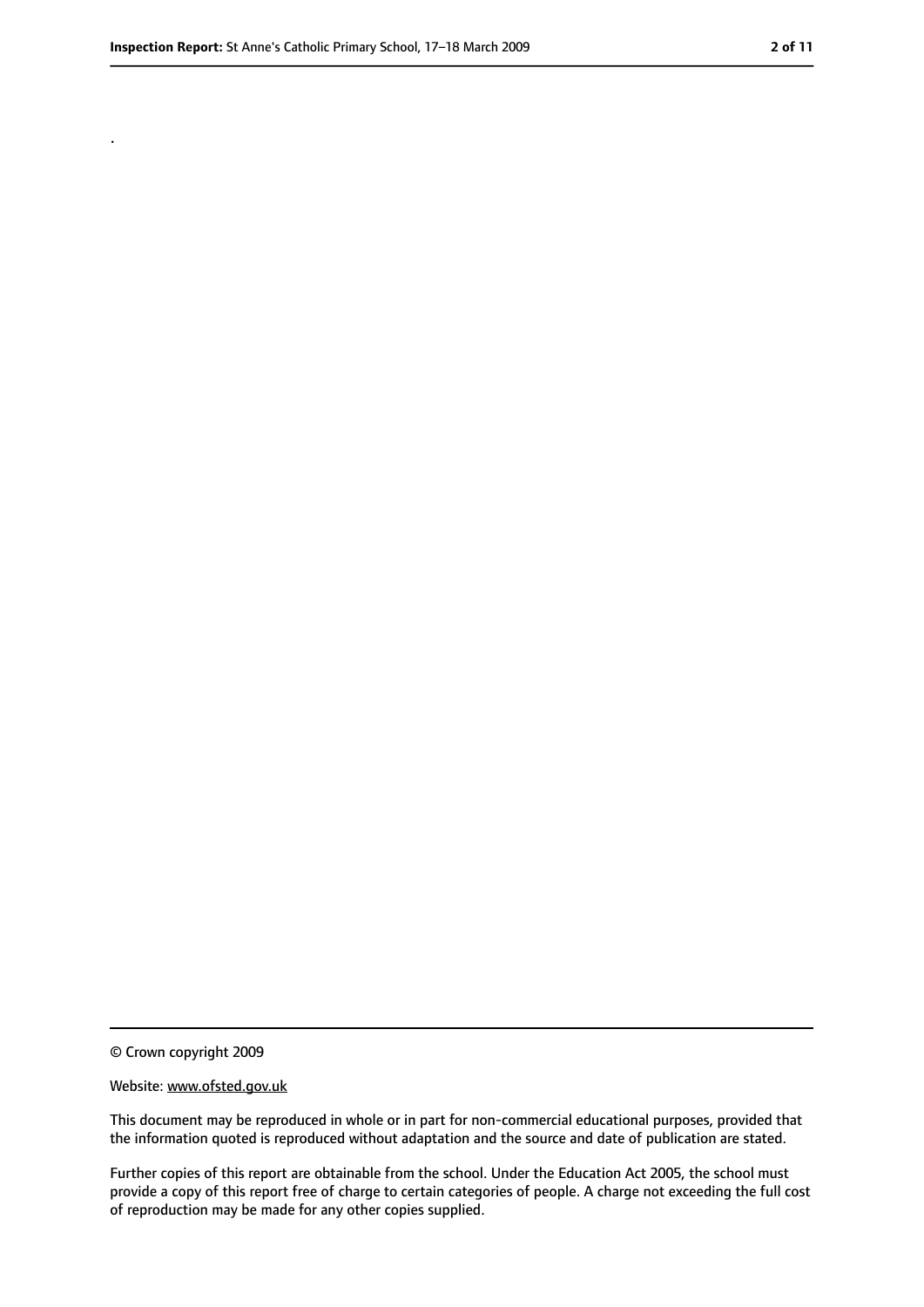# **Introduction**

The inspection was carried out by two Additional Inspectors.

## **Description of the school**

This is an average-sized school with an increasing pupil population. It is situated in the Edge Hill district of Liverpool and serves an area of high social and economic disadvantage. An exceptionally high percentage of pupils is entitled to free school meals. The number of pupils with learning difficulties and/or disabilities is above the national average. About one third of the pupils are of White British heritage, with the remainder coming from a wide range of minority ethnic backgrounds. The percentage of pupils who are learning English as an additional language is well above the national average. The school currently has a number of asylum seekers. Not all children join the school in the Nursery: some join in the Reception Year. The school has achieved a range of awards, including the Basic Skills Quality Mark, Activemark, and Inclusion Mark, as well as the Healthy Schools and Investors in People awards. The school provides a breakfast club for pupils.

## **Key for inspection grades**

| Grade 1 | Outstanding  |
|---------|--------------|
| Grade 2 | Good         |
| Grade 3 | Satisfactory |
| Grade 4 | Inadequate   |
|         |              |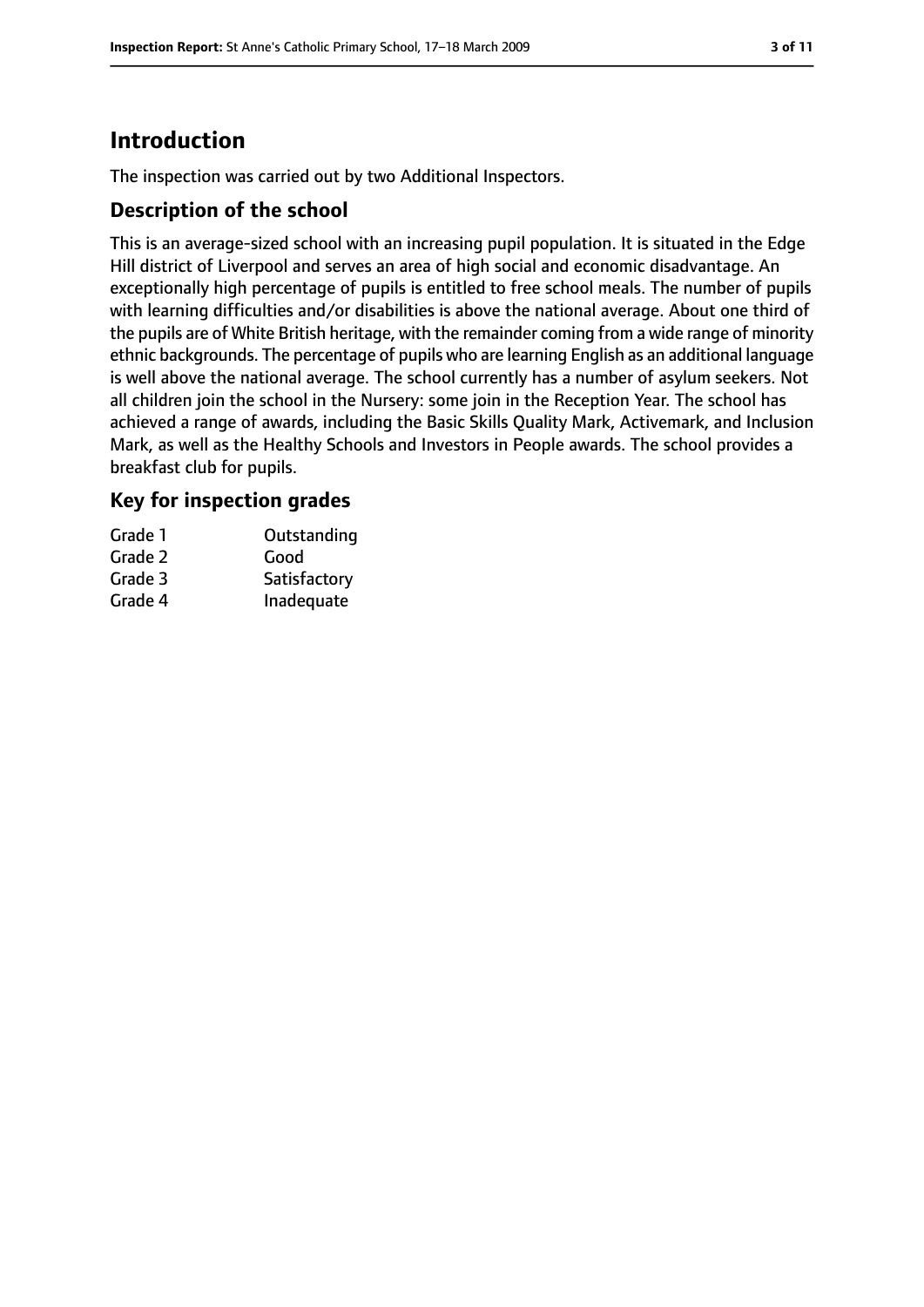# **Overall effectiveness of the school**

#### **Grade: 2**

This is a good school with some outstanding features in relation to pupils' personal

development, the curriculum, and the care, guidance and support provided for pupils. It is an inclusive school, with a real sense of community spirit, which embraces the staff, pupils, parents and governors. The headteacher provides inspirational leadership and management. There is a shared vision and enthusiasm amongst staff in the drive to bring about further improvement. This is highly valued by parents. Behaviour is outstanding and pupils show a real enthusiasm for learning. They feel safe and care well for one another. Pupils develop a clear awareness of how to adopt a healthy lifestyle. Their spiritual, moral, social and cultural development is outstanding; for example, circle time is used well by pupils to reflect on how they can contribute to improving the lives of others.

Children enter school with skills that are well below those expected for their age. Their skills in personal development and in communication, language and literacy are particularly low. By the time they leave, standards in Year 6 are broadly average across all subjects. This represents good achievement from pupils' starting points. Standards in mathematics are not as high as those in English and science because pupils are not as knowledgeable about how to improve their skills of calculation, for example. In this respect, teachers are rightly focusing on more helpful advice, to increase the number of pupils who attain Level 5. Pupils with learning difficulties and/or disabilities, as well as those whose first language is not English, achieve well, as the result of the focused support they receive.

Pupils talk confidently about how much they enjoy coming to school. They enjoy taking on responsibilities, such as being prefects and buddies and have contributed to school improvement through the work of the school council. They show very good community awareness, working to improve the school environment and supporting charity fundraising activities. These very positive aspects contribute to pupils' outstanding personal development and well-being. Moreover, the vast majority of pupils attend well.

An outstanding curriculum includes many themed weeks, a superb range of sporting, musical and creative experiences and very many educational visits. All of these opportunities increase pupils' enjoyment of school and enrich their learning. The excellent tri-lateral project, involving links with schools in Spain and Germany, adds an exciting dimension to the curriculum. Teaching is good overall. Teachers make good use of a range of techniques to ensure that all pupils are involved in their learning. This is particularly effective when work is closely matched to the pupils' abilities. There are excellent relationships in classes. Pupils feel valued and well supported.

Leadership and management are good. The headteacher and deputy headteacher provide a clear direction for the school, which all staff support strongly. Governors have a good understanding of the school and provide effective support and challenge. The school works very well with outside agencies to promote the well-being of all pupils. It has successfully addressed issues raised at the last inspection and under the purposeful leadership of the headteacher has good capacity for further improvement. The school's outstanding contribution to community cohesion is evident in its effective promotion of equality, its support for parents and the parish and through its international links with other schools.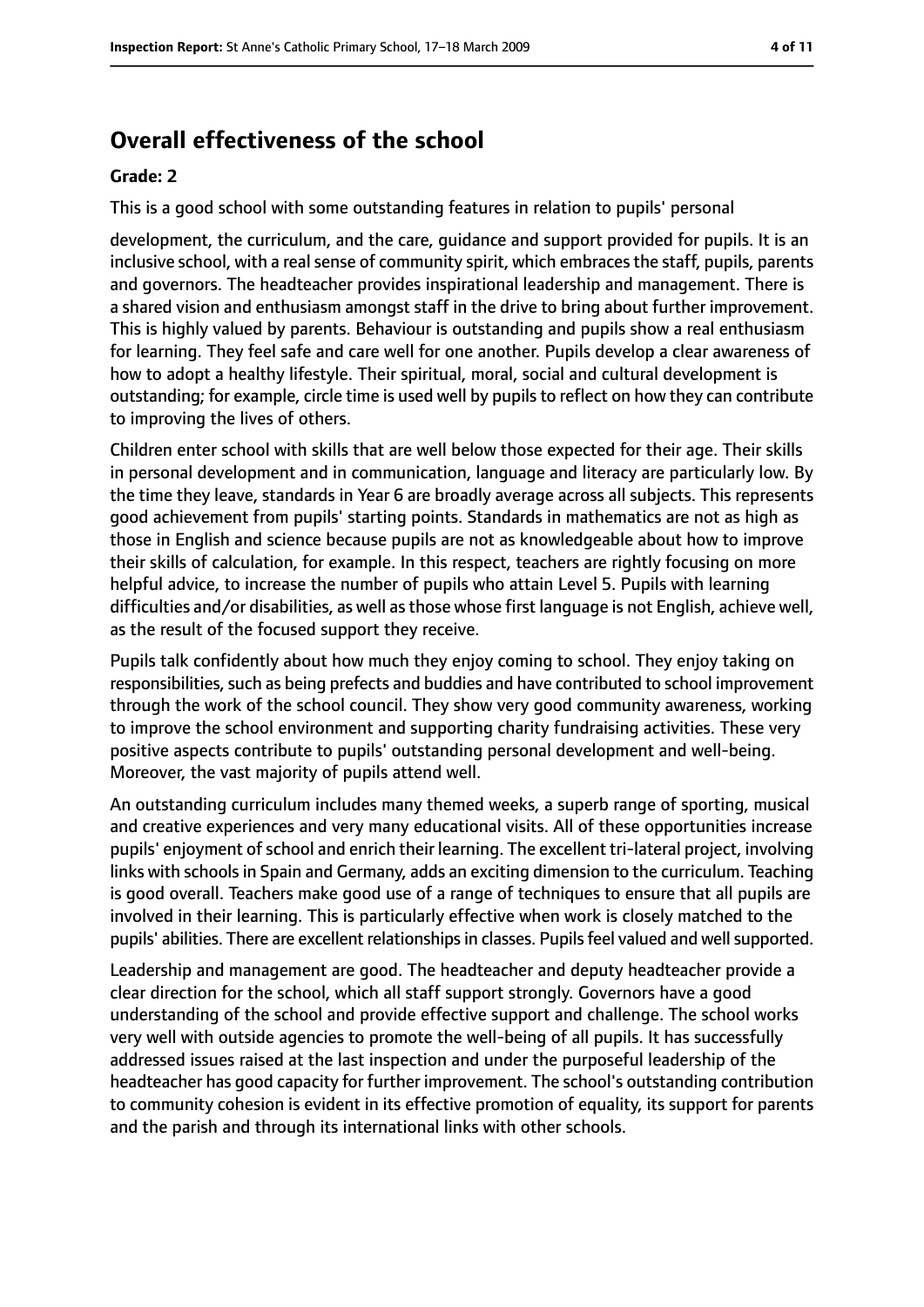# **Effectiveness of the Early Years Foundation Stage**

#### **Grade: 1**

The outstanding provision in the Early Years Foundation Stage enables children to make an excellent start to their education. Children join the school with skills that are well below those expected for their age, particularly in communication, language and literacy and in personal, social and emotional development. There is also a high proportion of children whose first language is not English. By the end of Reception, children are broadly in line with expected levels for their age, but skills in reading, writing and calculation are slightly below those levels. Nevertheless, despite their low starting points, children progress exceptionally well. Progress is further developed by the transition arrangements in Year 1, which are aimed at ensuring continuity of children's learning and development. The emphasis which the school places on developing knowledge of letters and sounds is effective. High priority is given to promoting healthy eating and safety through the curriculum, for example by providing healthy snacks and ensuring that all children are safe when using the outdoor equipment. Children are well motivated and play well together in a harmonious atmosphere. They have the confidence to self-select from a wide range of resources. All areas of learning are well developed. Adults in the setting are very caring and highly supportive. Assessments are ongoing and are used very well to inform planning for the next steps in children's learning. Staff work well together as a team to ensure that all welfare requirements are fully met. There are strong links with parents, who feel welcome. They are encouraged to become fully involved in their children's learning and development. Leadership and management of the Early Years Foundation Stage is outstanding. Staff constantly review their practice and look for ways to improve the provision still further.

# **What the school should do to improve further**

■ Raise standards in mathematics by improving the quality of marking and ensuring that pupils understand how to improve their work.

# **Achievement and standards**

#### **Grade: 2**

Pupils enter Year 1 with skills and abilities that are close to those expected for their age. Pupils make good progress through Key Stages 1 and 2, achieving well to reach broadly average standards by the end of Year 6. The detailed tracking of progress of different groups of pupils and the analysis of the performance of individual pupils have enabled the school to address areas of underperformance. For example, in 2007, girls performed better than boys at Key Stages 1 and 2 across all subjects, with a particular difference in mathematics at the end of Key Stage 2. However, owing to the analysis undertaken and the increased emphasis on boys' progress, they are making good progress. The school's own analysis in 2008 and the provisional national data for Key Stage 2 reveals standards to be broadly average with a stronger performance in science. While pupils exceeded their expected targets in English and science, they did not in mathematics. Pupils with learning difficulties and/or disabilities make good progress.

# **Personal development and well-being**

#### **Grade: 1**

The personal development of pupils from a wide range of cultures is outstanding. There is a highly developed sense of inclusion which all pupils respect. Strong links with the church and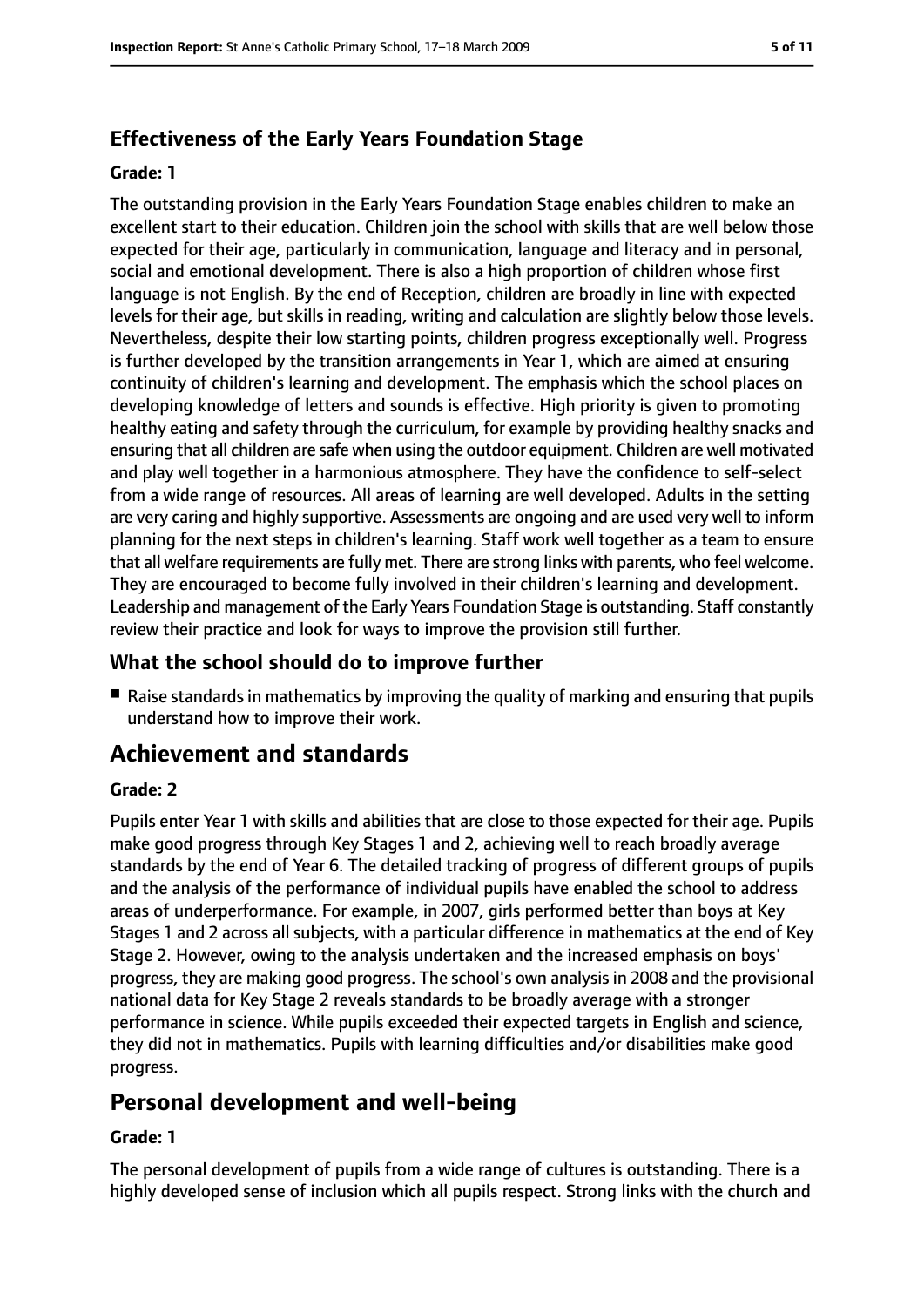a number of schools across Europe, together with a rich and diverse range of themed weeks, mean that pupils have a very good understanding of their own faith, as well as other faiths and cultures. Their spiritual, moral, social and cultural awareness is outstanding. The school works hard to improve pupils' confidence and belief in their own abilities. Specially designed activities enable pupils to build their self-esteem and make positive contributions to their personal development. Pupils understand the importance of living a healthy lifestyle and how to stay safe. The popularity of the healthy choices in the canteen shows this, as does the excellent uptake of sports and other activities. Behaviour throughout the school is outstanding. Pupils are polite and caring towards one another. They are welcoming towards visitors by smiling, holding doors open and saying 'Hello'. They enjoy coming to school because some say that, 'All lessons are fun.' The active school council plays an important part in the life of the school and pupils speak proudly of their responsibilities, such as being a prefect or a buddy to the younger ones. Pupils are regarded as ambassadorsin the community. They show great awareness of the needs of others, which is demonstrated by their generous fundraising activities. For example, they take responsibility for organising a jumble sale that raises funds to hold a party for the senior citizens in the community. By the time they leave the school, pupils have developed good skills and attitudes needed to help secure their future economic well-being.

# **Quality of provision**

# **Teaching and learning**

#### **Grade: 2**

The quality of teaching and learning is good overall and ranges from satisfactory to outstanding. The pace and challenge of most lessons are good, especially where work is closely matched to the abilities of the pupils, who see a purpose to their learning. Starter activities are used well to engage pupils and help reinforce learning. Teachers make good use of questioning techniques and strategies to ensure that everyone is involved in learning. Resources, such as interactive whiteboards, are used effectively to support teaching, although there are only a few examples where these are used during the main part of lessons to enhance learning opportunities. Relationships in lessons are very good. Pupils know that their contribution to lessons is valued. As a result, they are more confident and keen to learn. Skilled teaching assistants make a valuable contribution by giving support to groups and individual pupils during activity times, for example to those children whose first language is not English. Marking in English is good because it consistently gives pupils clear guidance on what they have achieved and what they need to do to improve. However, this is less evident in mathematics, where pupils' misunderstandings are not always identified and useful advice on how to improve is not given.

# **Curriculum and other activities**

#### **Grade: 1**

The curriculum is outstanding because it takes full account of pupils' needs, their cultural heritages and the community served by the school. The basic skills of English, mathematics and science are promoted very well. There is an outstanding range of extra-curricular activities, including musical, dramatic and sporting activities and participation by pupils is high. There is an excellent range of educational visits, including residential visits, which enrich the experiences of pupils and contribute very well to their personal development. The use of visitors, such as a company that provides very exciting science workshops, brings the curriculum to life and stimulates pupils' interest. There is an opportunity for pupils to learn Spanish. The development of this is reinforced by the use of clearly visible bilingual labels, throughout the school, on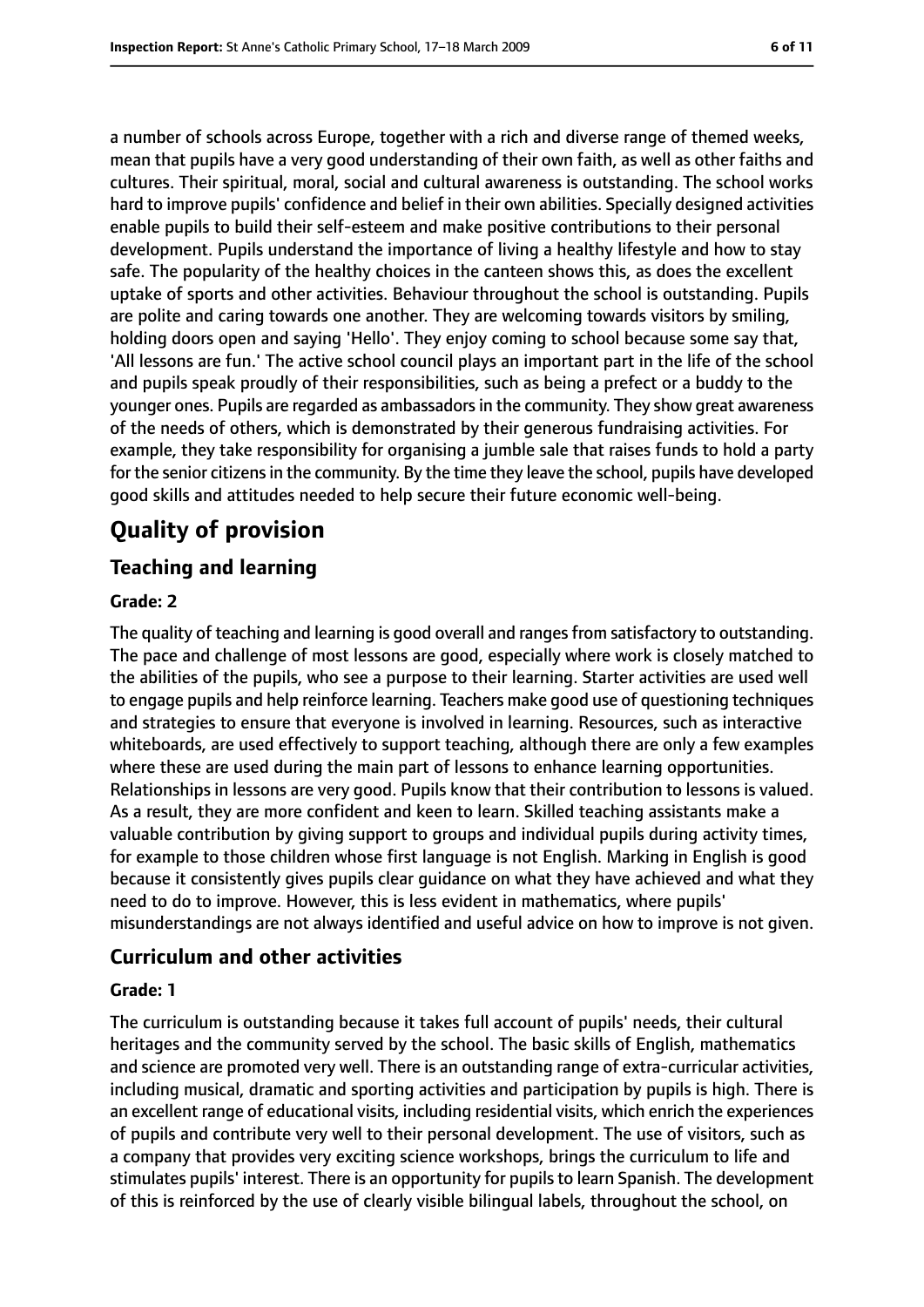instructions and displays. This is further enhanced by the partnership link with schools in Spain and Germany, which provide an exciting additional dimension to the curriculum. The use of information and communication technology throughout the school is good. Pupils are also developing as competent users of recording and digital technology, as part of an innovative radio project.

#### **Care, guidance and support**

#### **Grade: 1**

The school is outstanding in its support for pupils and particularly in its care for vulnerable pupils. Learning mentors are very good at providing guidance and counselling. Pupils with learning difficulties and/or disabilities and those whose first language is not English benefit from clearly written individual plans, which guide their learning and help them achieve well. Parents value the high priority the school gives to the level of support provided for pupils. Pupils feel safe because expectations regarding behaviour and relationships are clear. Transition arrangements within the school and onto secondary education are thorough and very effective. Excellent links with a wide range of support agencies, such as social services and Asylum Link ensure that the most appropriate support for individual pupils is quick and effective. The outstanding communications with parents allow those children who are new to the school, including those from other countries, to be welcomed into the inclusive school community. The school meets the current government requirements for safeguarding pupils. Target setting and tracking of pupils' progress is thorough. Pupils and teachers are clear about the next steps of learning. Attendance is monitored carefully and the school is active in promoting this through a range of initiatives, for example by providing a breakfast club, which is very well attended.

# **Leadership and management**

#### **Grade: 2**

The school is well led and managed and provides good value for money. The headteacher, supported by the senior leadership team, has a very clear vision of how the school can best serve its community. Equality is actively promoted and discrimination eliminated. Thisis because the school ensures that all groups of pupils are able to participate in, and benefit from, the wide range of opportunities it provides for them. There is a strong sense of common purpose amongst the staff, who work as a team to bring about change. Regular monitoring and good evaluation of progress against the school improvement plan allows the school to set more challenging targets for future attainment, particularly in mathematics. The school's outstanding contribution to community cohesion is evident in its support for parents, the parish and its international links. This has had a significant impact on pupils' understanding of those outside the school community. Governors are developing their understanding of the school's strengths and areas for development as part of the self-evaluation process. They provide good challenge and support. The school has successfully addressed the issues from the last inspection and under the purposeful leadership of the headteacher has good capacity for further improvement.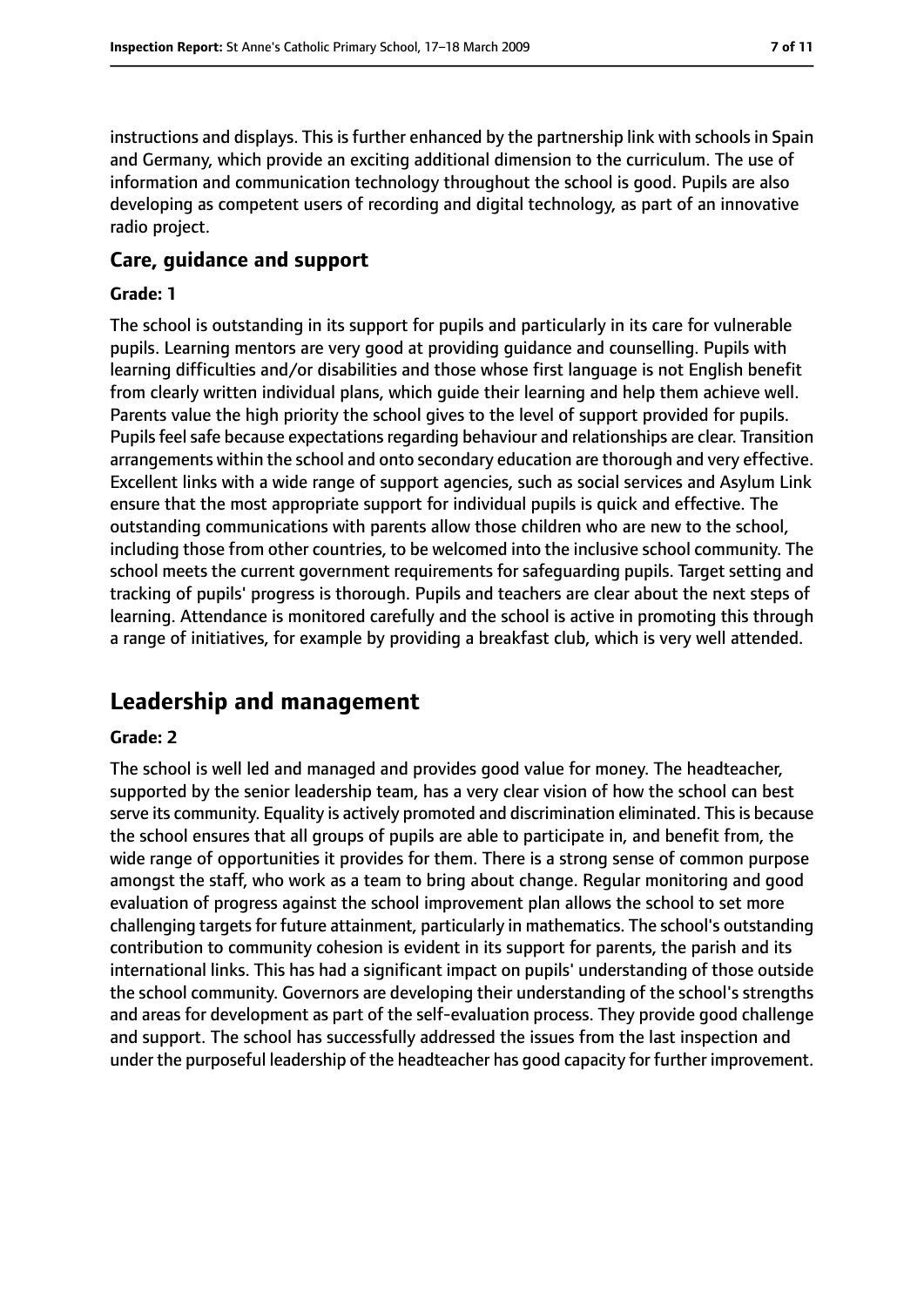**Any complaints about the inspection or the report should be made following the procedures set out in the guidance 'Complaints about school inspection', which is available from Ofsted's website: www.ofsted.gov.uk.**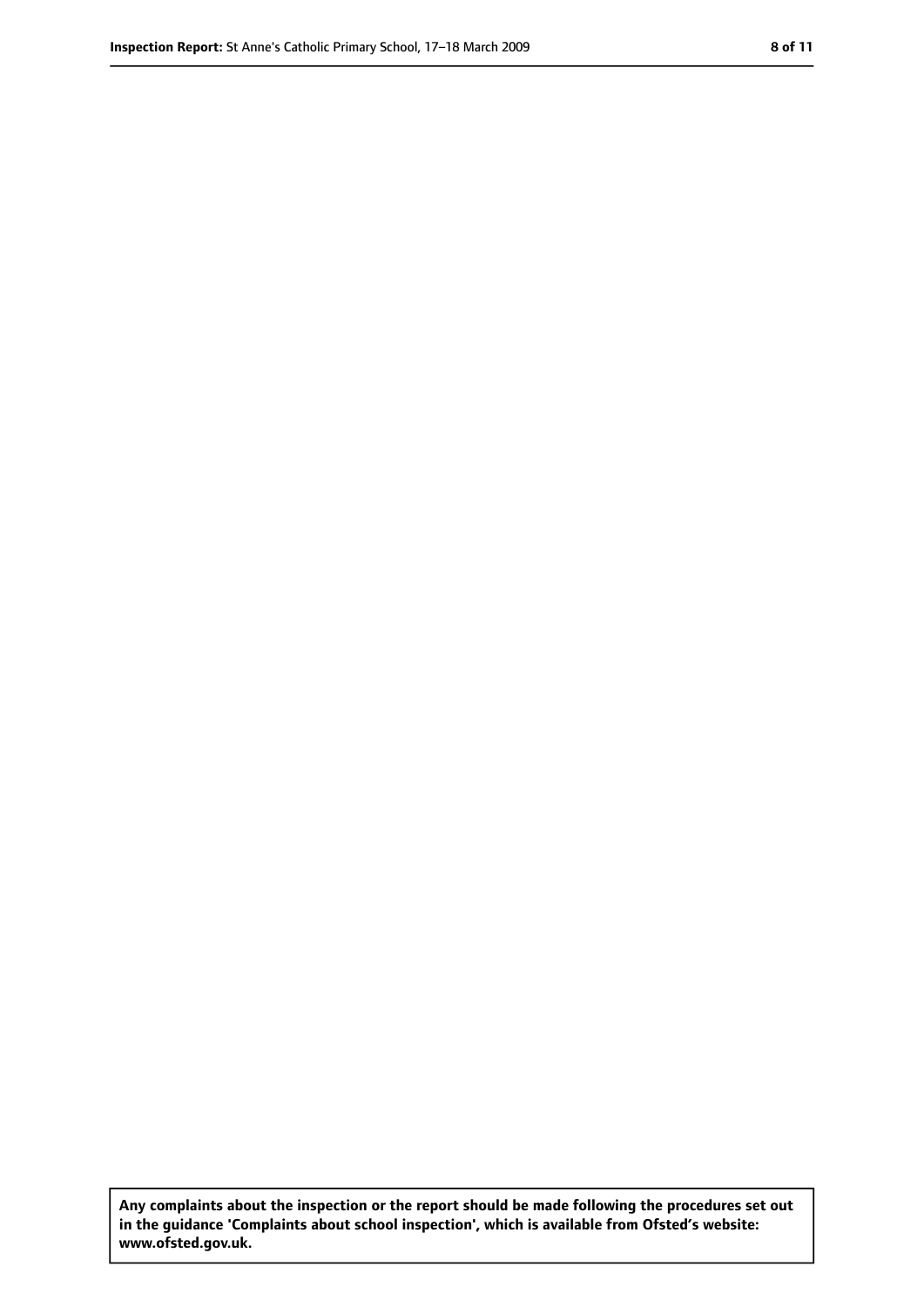# **Inspection judgements**

| Key to judgements: grade 1 is outstanding, grade 2 good, grade 3 satisfactory, and | School  |
|------------------------------------------------------------------------------------|---------|
| arade 4 inadequate                                                                 | Overall |

### **Overall effectiveness**

| How effective, efficient and inclusive is the provision of<br>education, integrated care and any extended services in meeting the<br>needs of learners? |     |
|---------------------------------------------------------------------------------------------------------------------------------------------------------|-----|
| Effective steps have been taken to promote improvement since the last<br>inspection                                                                     | Yes |
| How well does the school work in partnership with others to promote learners'<br>well being?                                                            |     |
| The capacity to make any necessary improvements                                                                                                         |     |

# **Effectiveness of the Early Years Foundation Stage**

| How effective is the provision in meeting the needs of children in the<br>EYFS?              |  |
|----------------------------------------------------------------------------------------------|--|
| How well do children in the EYFS achieve?                                                    |  |
| How good are the overall personal development and well-being of the children<br>in the EYFS? |  |
| How effectively are children in the EYFS helped to learn and develop?                        |  |
| How effectively is the welfare of children in the EYFS promoted?                             |  |
| How effectively is provision in the EYFS led and managed?                                    |  |

# **Achievement and standards**

| How well do learners achieve?                                                                               |  |
|-------------------------------------------------------------------------------------------------------------|--|
| The standards <sup>1</sup> reached by learners                                                              |  |
| How well learners make progress, taking account of any significant variations<br>between groups of learners |  |
| How well learners with learning difficulties and/or disabilities make progress                              |  |

#### **Annex A**

<sup>&</sup>lt;sup>1</sup>Grade 1 - Exceptionally and consistently high; Grade 2 - Generally above average with none significantly below average; Grade 3 - Broadly average to below average; Grade 4 - Exceptionally low.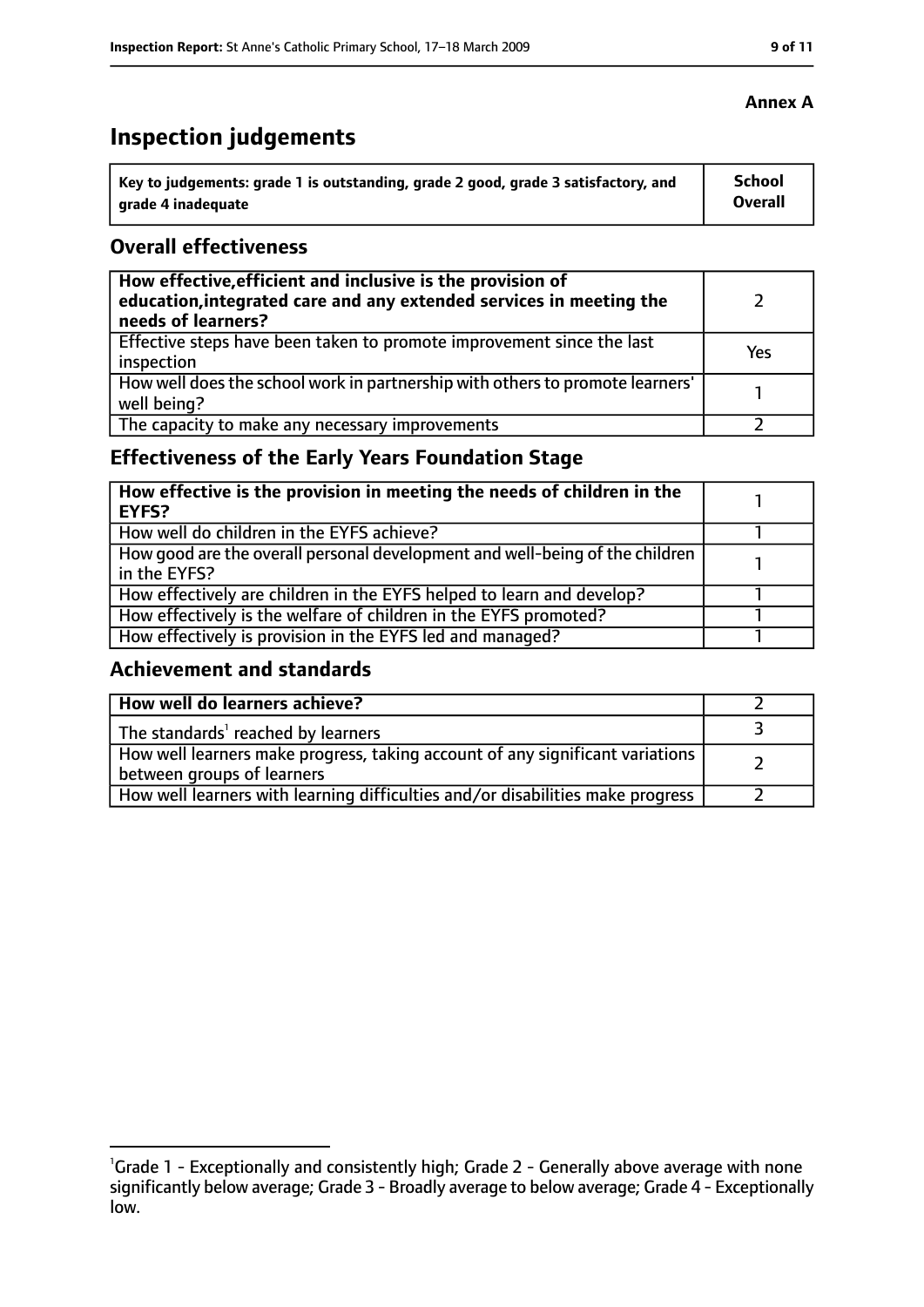# **Personal development and well-being**

| How good are the overall personal development and well-being of the<br>learners?                                 |  |
|------------------------------------------------------------------------------------------------------------------|--|
| The extent of learners' spiritual, moral, social and cultural development                                        |  |
| The extent to which learners adopt healthy lifestyles                                                            |  |
| The extent to which learners adopt safe practices                                                                |  |
| The extent to which learners enjoy their education                                                               |  |
| The attendance of learners                                                                                       |  |
| The behaviour of learners                                                                                        |  |
| The extent to which learners make a positive contribution to the community                                       |  |
| How well learners develop workplace and other skills that will contribute to<br>their future economic well-being |  |

# **The quality of provision**

| How effective are teaching and learning in meeting the full range of<br>learners' needs?              |  |
|-------------------------------------------------------------------------------------------------------|--|
| How well do the curriculum and other activities meet the range of needs and<br>interests of learners? |  |
| How well are learners cared for, quided and supported?                                                |  |

# **Leadership and management**

| How effective are leadership and management in raising achievement<br>and supporting all learners?                                              |     |
|-------------------------------------------------------------------------------------------------------------------------------------------------|-----|
| How effectively leaders and managers at all levels set clear direction leading<br>to improvement and promote high quality of care and education |     |
| How effectively leaders and managers use challenging targets to raise standards                                                                 |     |
| The effectiveness of the school's self-evaluation                                                                                               |     |
| How well equality of opportunity is promoted and discrimination eliminated                                                                      |     |
| How well does the school contribute to community cohesion?                                                                                      |     |
| How effectively and efficiently resources, including staff, are deployed to<br>achieve value for money                                          |     |
| The extent to which governors and other supervisory boards discharge their<br>responsibilities                                                  |     |
| Do procedures for safeguarding learners meet current government<br>requirements?                                                                | Yes |
| Does this school require special measures?                                                                                                      | No  |
| Does this school require a notice to improve?                                                                                                   | No  |